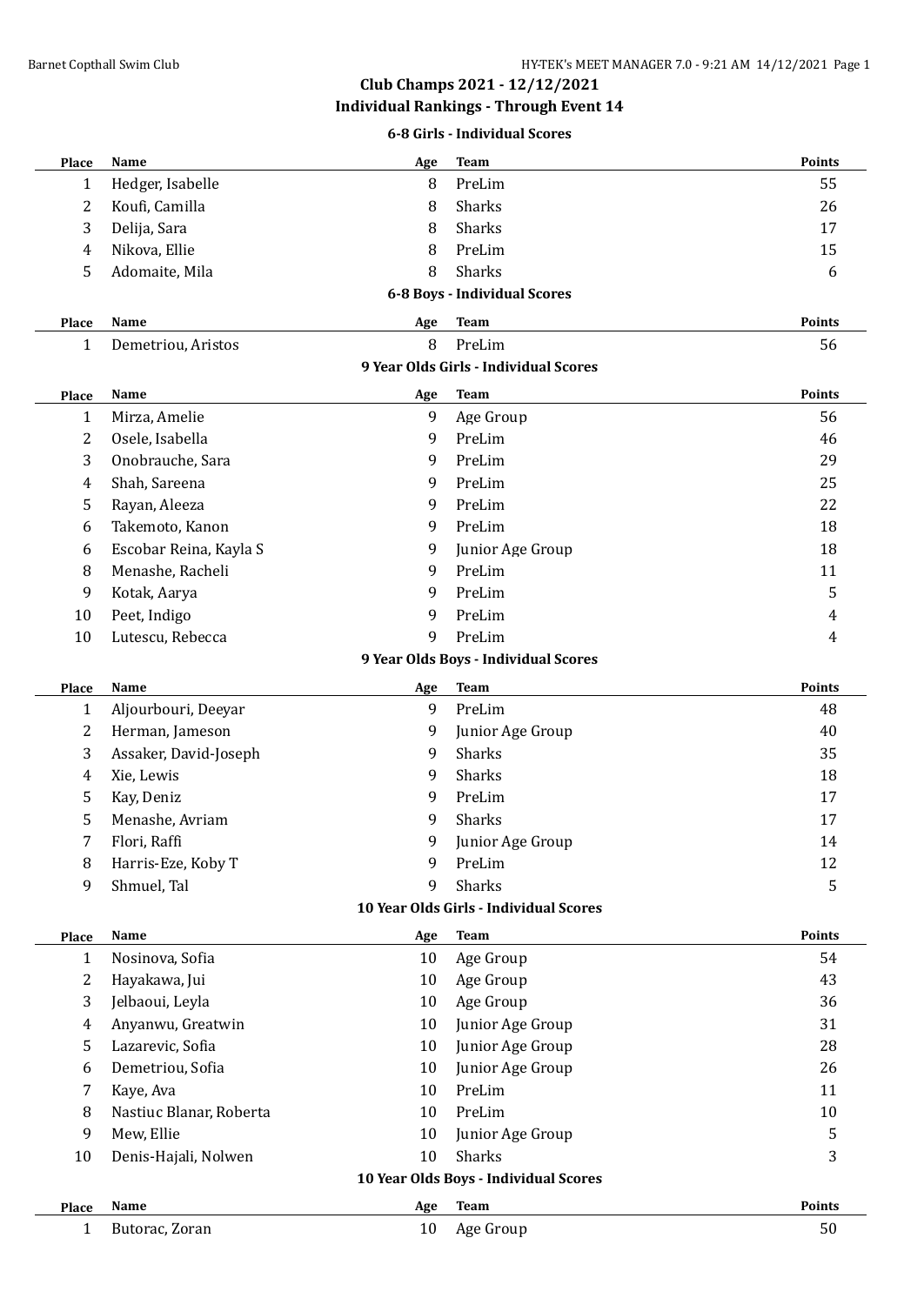# **Club Champs 2021 - 12/12/2021**

**Individual Rankings - Through Event 14**

**10 Year Olds Boys - Individual Scores**

| Place        | <b>Name</b>                  | Age       | <b>Team</b>                            | Points |
|--------------|------------------------------|-----------|----------------------------------------|--------|
| 2            | Daly, Daniel                 | 10        | Junior Age Group                       | 48     |
| 3            | Iojan, Ioan                  | 10        | Age Group                              | 30     |
| 4            | Ritchie, Alfie               | 10        | Junior Age Group                       | 23     |
| 5            | Innes, Noah                  | 10        | Sharks                                 | 22     |
| 6            | Farhi, Sam                   | 10        | Sharks                                 | 18     |
| 7            | Chan, Matthew                | 10        | PreLim                                 | 13     |
| 8            | Iliev, Dimitar               | 10        | Sharks                                 | 10     |
| 8            | Papuc, Oscar                 | 10        | <b>Sharks</b>                          | 10     |
|              |                              |           | 11 Year Olds Girls - Individual Scores |        |
| <b>Place</b> | Name                         | Age       | <b>Team</b>                            | Points |
| 1            | Olszewska, Nadia             | 11        | Age Group                              | 55     |
| 2            | Hayakawa, Mei                | 11        | Age Group                              | 45     |
| 3            | Alden, Amelia                | 11        | Age Group                              | 41     |
| 4            | Woolfe, Sophia               | 11        | PreLim                                 | 24     |
| 5            | Veingard, Amelia             | 11        | Junior Age Group                       | 20     |
| 6            | Shah, Tara                   | 11        | Junior Club B                          | 14     |
|              |                              |           | 11 Year Olds Boys - Individual Scores  |        |
|              |                              |           |                                        | Points |
| Place        | Name                         | Age<br>11 | <b>Team</b>                            | 44     |
| 1            | Kay, Alp                     | 11        | Age Group                              | 42     |
| 2            | Weerasinghe, Seth            |           | Age Group                              |        |
| 3            | Shamshuddin Cortes, Alejandr | 11        | Junior Age Group                       | 40     |
| 3            | Selmani, Amar                | 11        | Age Group                              | 40     |
| 5            | Sufaj, Keiden                | 11        | Junior Age Group                       | 27     |
| 6            | Buzsik, Zente                | 11        | Junior Age Group                       | 25     |
| 7            | Boumendil, Daniel            | 11        | Junior Club B                          | 7      |
| 8            | Chen, Liam                   | 11        | <b>Sharks</b>                          | 3      |
|              |                              |           | 12 Year Olds Girls - Individual Scores |        |
| <b>Place</b> | Name                         | Age       | <b>Team</b>                            | Points |
| 1            | Elias, Antonia               | 12        | Age Group                              | 48     |
| 2            | Bavishi, Shreya              | 12        | Age Group                              | 29     |
| 2            | Panayi, Zoe                  | 12        | Age Group                              | 29     |
| 4            | Cucu, Olivia                 | 12        | Age Group                              | 28     |
| 5            | Adelaja, Moroti              | 12        | Senior Club A                          | 22     |
| 6            | Longhurst, Freya             | 12        | Age Group                              | 20     |
| 7            | Onobrauche, Malaika          | 12        | Senior Squad                           | 16     |
| 8            | Hudszky, Emily               | 12        | Age Group                              | 15     |
| 8            | Bostan, Crina                | 12        | Age Group                              | 15     |
| 10           | Shmuel, Nili                 | 12        | Senior Club B                          | 8      |
|              |                              |           | 12 Year Olds Boys - Individual Scores  |        |
| Place        | Name                         | Age       | <b>Team</b>                            | Points |
| 1            | Croke, Tom                   | 12        | Age Group                              | 54     |
| 2            | Carreiras-Rebelo, Gabriel    | 12        | Age Group                              | 46     |
| 3            | Danilet, Victor Vasile       | 12        | Age Group                              | 43     |
| 4            | Ionel-Asauleac, Andrew       | 12        | Age Group                              | 30     |
| 5            | Kaye, Joe                    | 12        | Age Group                              | 28     |
| 6            | Kanok, Adam                  | 12        | Junior Club A                          | 11     |
| 7            | Takemoto, Yuto               | 12        | Senior Club A                          | 10     |
|              |                              |           |                                        |        |